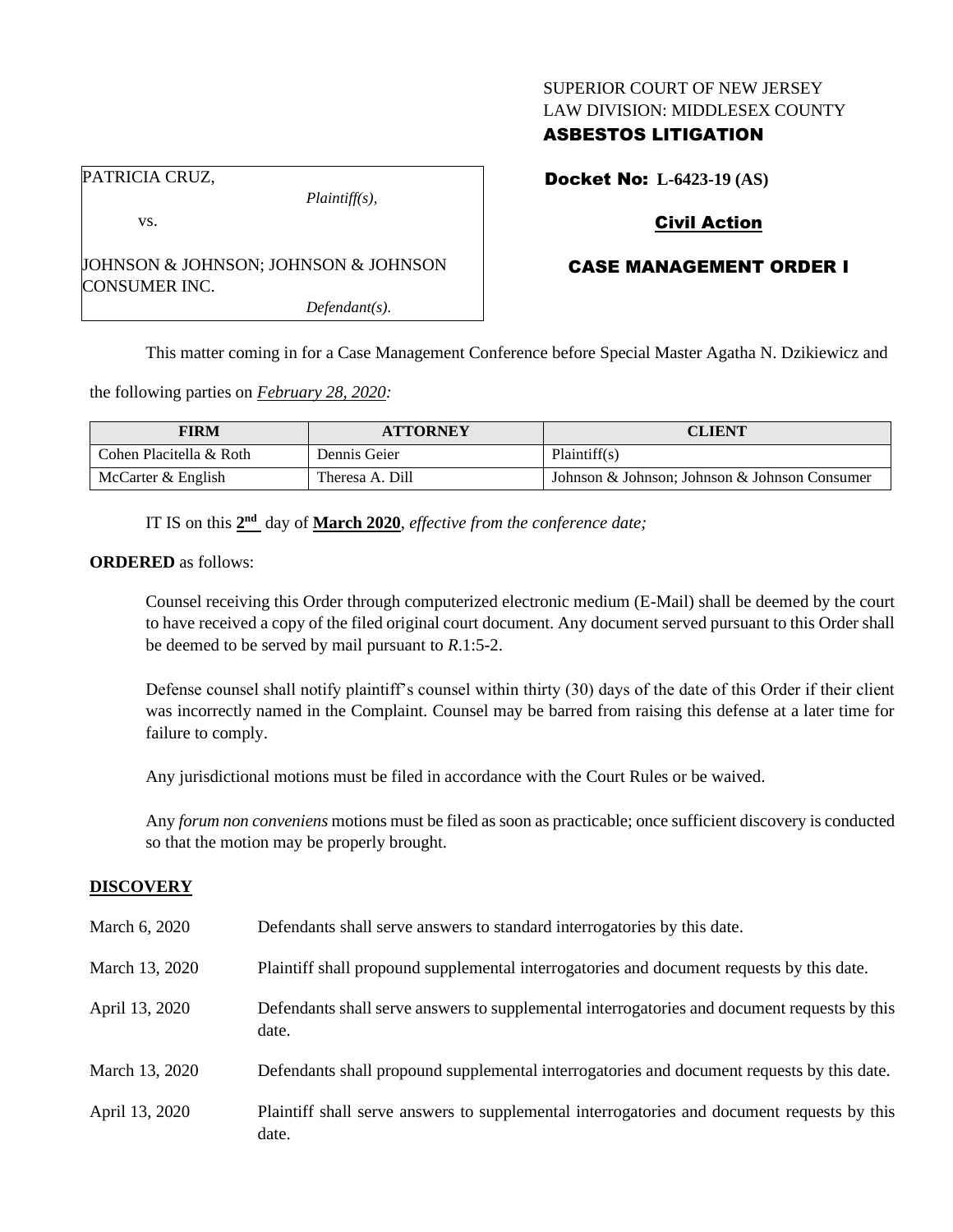May 15, 2020 Fact discovery, including depositions, shall be completed by this date. Plaintiff's counsel shall contact the Special Master within one week of this deadline if all fact discovery is not completed.

### **EARLY SETTLEMENT**

May 15, 2020 Settlement demands shall be served on all counsel and the Special Master by this date.

## **MEDICAL EXPERT REPORT**

- May 29, 2020 Plaintiff shall serve medical expert reports by this date.
- May 29, 2020 Upon request by defense counsel, plaintiff is to arrange for the transfer of pathology specimens and x-rays, if any, by this date.
- July 17, 2020 Defendants shall identify its medical experts and serve medical reports, if any, by this date. In addition, defendants shall notify plaintiff's counsel (as well as all counsel of record) of a joinder in an expert medical defense by this date.

### **LIABILITY EXPERT REPORTS**

- May 29, 2020 Plaintiff shall identify its liability experts and serve liability expert reports by this date or waive any opportunity to rely on liability expert testimony.
- July 17, 2020 Defendants shall identify its liability experts and serve liability expert reports, if any, by this date or waive any opportunity to rely on liability expert testimony.

### **SUMMARY JUDGMENT MOTION PRACTICE**

- July 24, 2020 Summary judgment motions shall be filed no later than this date.
- August 21, 2020 Last return date for summary judgment motions.

## **ECONOMIST EXPERT REPORTS**

- May 29, 2020 Plaintiff shall identify its expert economists and serve expert economist report(s), if any, by this date or waive any opportunity to rely on economic expert testimony.
- July 17, 2020 Defendants shall identify its expert economists and serve expert economist report(s), if any, by this date or waive any opportunity to rely on economic expert testimony.

### **EXPERT DEPOSITIONS**

September 18, 2020 Expert depositions shall be completed by this date. To the extent that plaintiff and defendant generic experts have been deposed before, the parties seeking that deposition in this case must file an application before the Special Master and demonstrate the necessity for that deposition. To the extent possible, documents requested in a deposition notice directed to an expert shall be produced three days in advance of the expert deposition. The expert shall not be required to produce documents that are readily accessible in the public domain.

 $\_$  , and the set of the set of the set of the set of the set of the set of the set of the set of the set of the set of the set of the set of the set of the set of the set of the set of the set of the set of the set of th